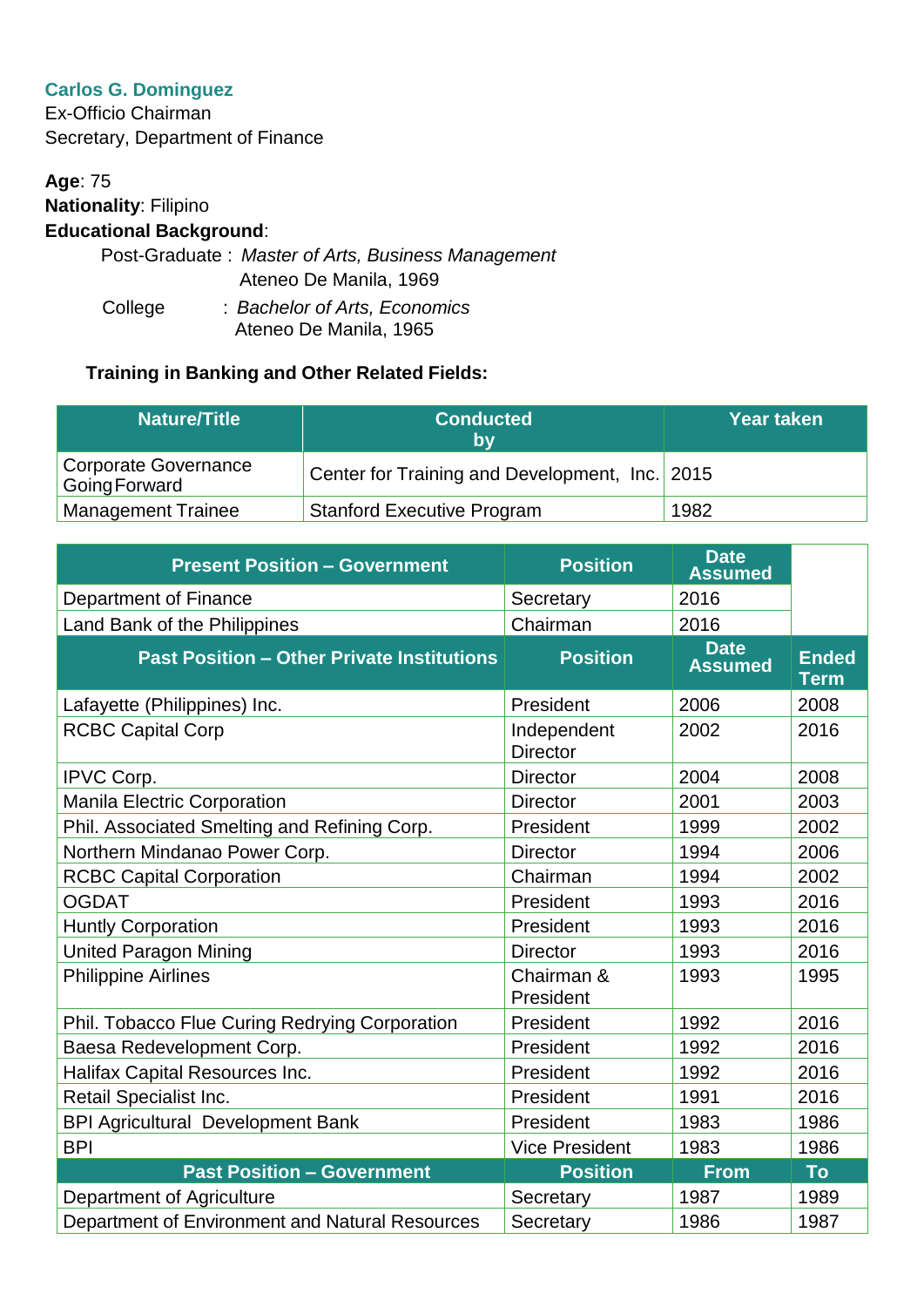# **Cecilia C. Borromeo**

Vice Chairperson President and Chief Executive Officer

# **Age**: 61 **Nationality**: Filipino **Educational Background:**

| De la Salle Business School, 1982<br>Advance Bank Management Program<br>Asian Institute of Management, 1995<br>: Bachelor of Science in Agribusiness<br>College<br>University of the Philippines Los Baños, 1979 |  | Post Graduate: Master of Business Administration (without Thesis) |
|------------------------------------------------------------------------------------------------------------------------------------------------------------------------------------------------------------------|--|-------------------------------------------------------------------|
|                                                                                                                                                                                                                  |  |                                                                   |
|                                                                                                                                                                                                                  |  |                                                                   |
|                                                                                                                                                                                                                  |  |                                                                   |
|                                                                                                                                                                                                                  |  |                                                                   |
|                                                                                                                                                                                                                  |  |                                                                   |

| <b>Nature/Title</b>                                                                                    | <b>Conducted by</b>                                   | Year taken |
|--------------------------------------------------------------------------------------------------------|-------------------------------------------------------|------------|
| Anti-Money Laundering/Countering the<br>(AML/CFT) Training<br><b>Financing of Terrorism</b><br>Lecture | <b>Anti-Money Laundering Council</b><br>Secretariat   | 2020       |
| Updates on Anti-Money Laundering Act                                                                   | Land Bank of the<br>Philippines (w/AMLAC<br>Speakers) | 2019       |
| <b>Corporate Governance Orientation Program</b>                                                        | Institute of Corporate Directors                      | 2019       |
| <b>Good Governance Forum</b>                                                                           | Development Bank of the<br>Philippines                | 2019       |
| Orientation on the Enhanced Corporate<br>Governance Guide-lines for the Board of<br><b>Directors</b>   | Development Bank of the<br>Philippines                | 2018       |
| <b>Technology for Inclusion Conference</b>                                                             | <b>Asian Development Bank</b>                         | 2018       |
| <b>DBP Women's Luncheon Forum</b>                                                                      | Development Bank of the<br>Philippines                | 2018       |
| Tax Reform Acceleration and Inclusion (TRAIN)<br>Law Briefing                                          | SGV and Co.                                           | 2018       |
| Omnibus Rules on OHRA & RRACCS                                                                         | Development Bank of the<br>Philippines                | 2018       |
| <b>Pre-Board Retreat</b>                                                                               | Development Bank of the<br>Philippines                | 2017       |
| Corporate Governance Orientation for Board of<br><b>Directors</b>                                      | Development Bank of the<br>Philippines                | 2017       |
| Updates on Anti-Money Laundering for Senior<br><b>Officers</b>                                         | Development Bank of the<br>Philippines                | 2017       |
| <b>Good Governance Forum</b>                                                                           | Development Bank of the<br>Philippines                | 2017       |
| Global Sustainable Finance Conference                                                                  | European Organization for<br>Sustainable Development  | 2017       |
| Corporate Governance Orientation Program for<br>GOCCs                                                  | Institute of Corporate Directors                      | 2017       |
| Updating on Anti-Money Laundering Act                                                                  | Land Bank of the Philippines                          | 2016       |
| Global Methane Forum                                                                                   | The World Bank                                        | 2015       |
| <b>Updating on Anti-Money Laundering Act</b>                                                           | Land Bank of the Philippines                          | 2015       |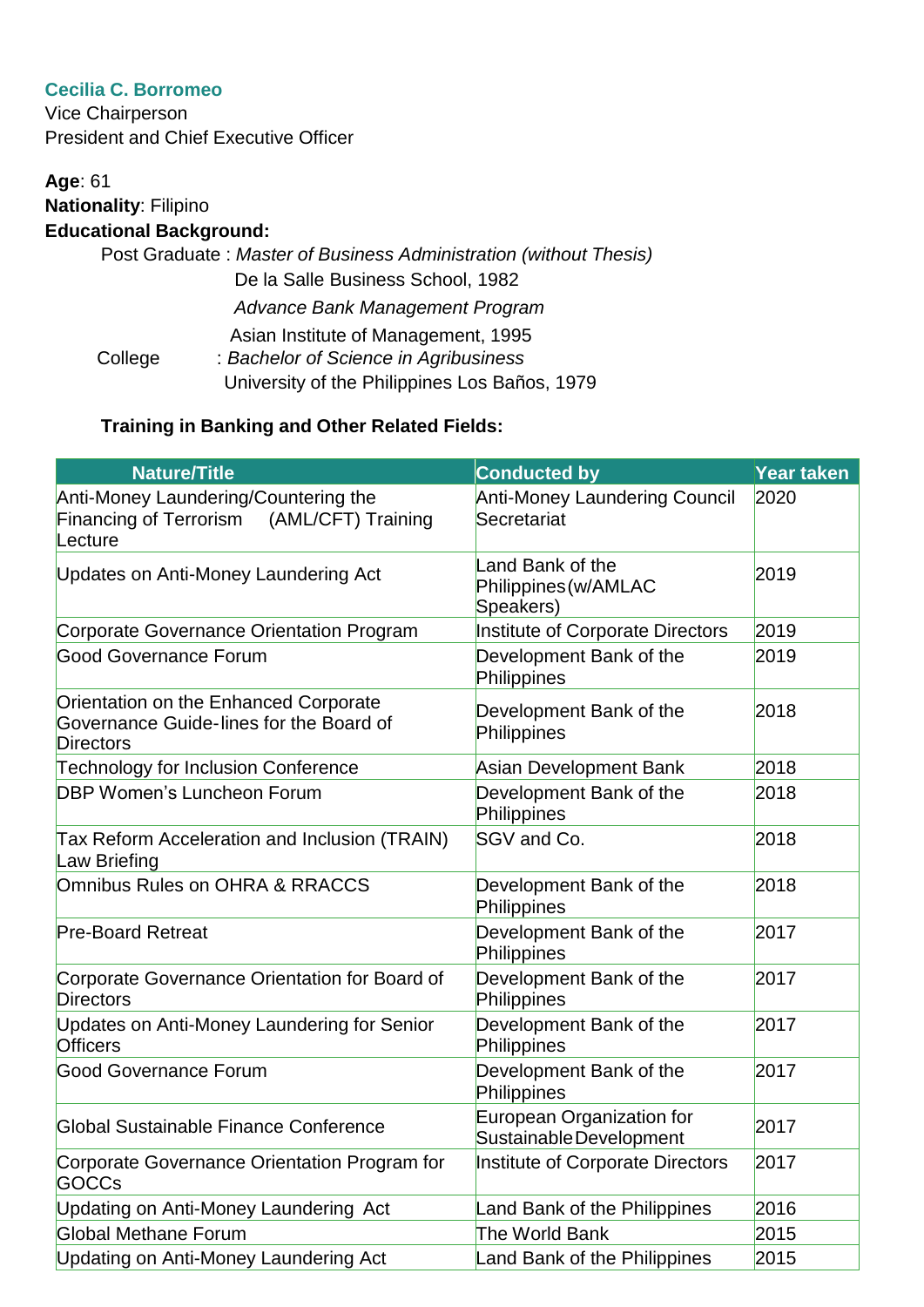| Pacific Rim Bankers Program                                         | University of Washington          | 2015 |
|---------------------------------------------------------------------|-----------------------------------|------|
| Int'l Exposure Visit Program on Agri Finance                        | Japan Finance Corporation         | 2014 |
| <b>Updating on Anti-Money Laundering Act</b>                        | Land Bank of the Philippines      | 2014 |
| <b>Public Corporate Governance</b>                                  | <b>DAP</b>                        | 2014 |
| Carbon Partnership Facility Annual Meeting                          | The World Bank                    | 2014 |
| Carbon Partnership Facility Seller Training                         | The World Bank                    | 2014 |
| Study Visit Program on Rural Banking and<br>Finance                 | <b>Massey University</b>          | 2014 |
| <b>Updating on Anti-Money Laundering Act</b>                        | Land Bank of the Philippines      | 2013 |
| Carbon Partnership Facility Annual Meeting                          | The World Bank                    | 2013 |
| <b>Conflict Sensitive Lending to LGUs-Basic</b>                     | Land Bank of the Philippines      | 2012 |
| <b>ICAAP &amp; Pricing &amp; Risk Measurement Model</b>             | Land Bank of the Philippines      | 2012 |
| Updating on Anti-Money Laundering Act                               | Land Bank of the Philippines      | 2011 |
| Risk Management Program for LBP Subsidiaries<br><b>BODS</b>         | Land Bank of the Philippines      | 2011 |
| <b>Exec Workshop on Managing Credit Enhance</b>                     |                                   | 2011 |
| 15th Annual Financial Agents Workshop                               | The World Bank                    | 2011 |
| 6th SEACEN/ABAC/ABA/PECC Public-Private<br>Dialogue for             | SEACEN/ABAC/ABA/PECC              | 2010 |
| the Asia Pacific Region                                             |                                   |      |
| The Leaders as Environment Steward                                  |                                   | 2010 |
| <b>Culture Transformation Leadership Workshop</b>                   |                                   | 2010 |
| 5th Annual Investment Summit                                        | <b>Finance Asia</b>               | 2010 |
| 4th Philippine Housing Finance Forum                                |                                   | 2010 |
| 26th ABA General Meeting and Conference                             | <b>Asian Bankers' Association</b> | 2009 |
| 13th Annual Financial Agents Workshop                               | The World Bank                    | 2009 |
| Derivatives: Mechanics, Valuation, Accounting and SGV & Co.<br>Risk |                                   | 2009 |
| <b>Trust Banking Operations</b>                                     |                                   | 2009 |
| Corporate Governance/Dev't of Rating System                         | Institute of Corporate Directors  | 2008 |
| <b>Treasury Risk Management Seminar, Part II</b>                    | Land Bank of the Philippines      | 2008 |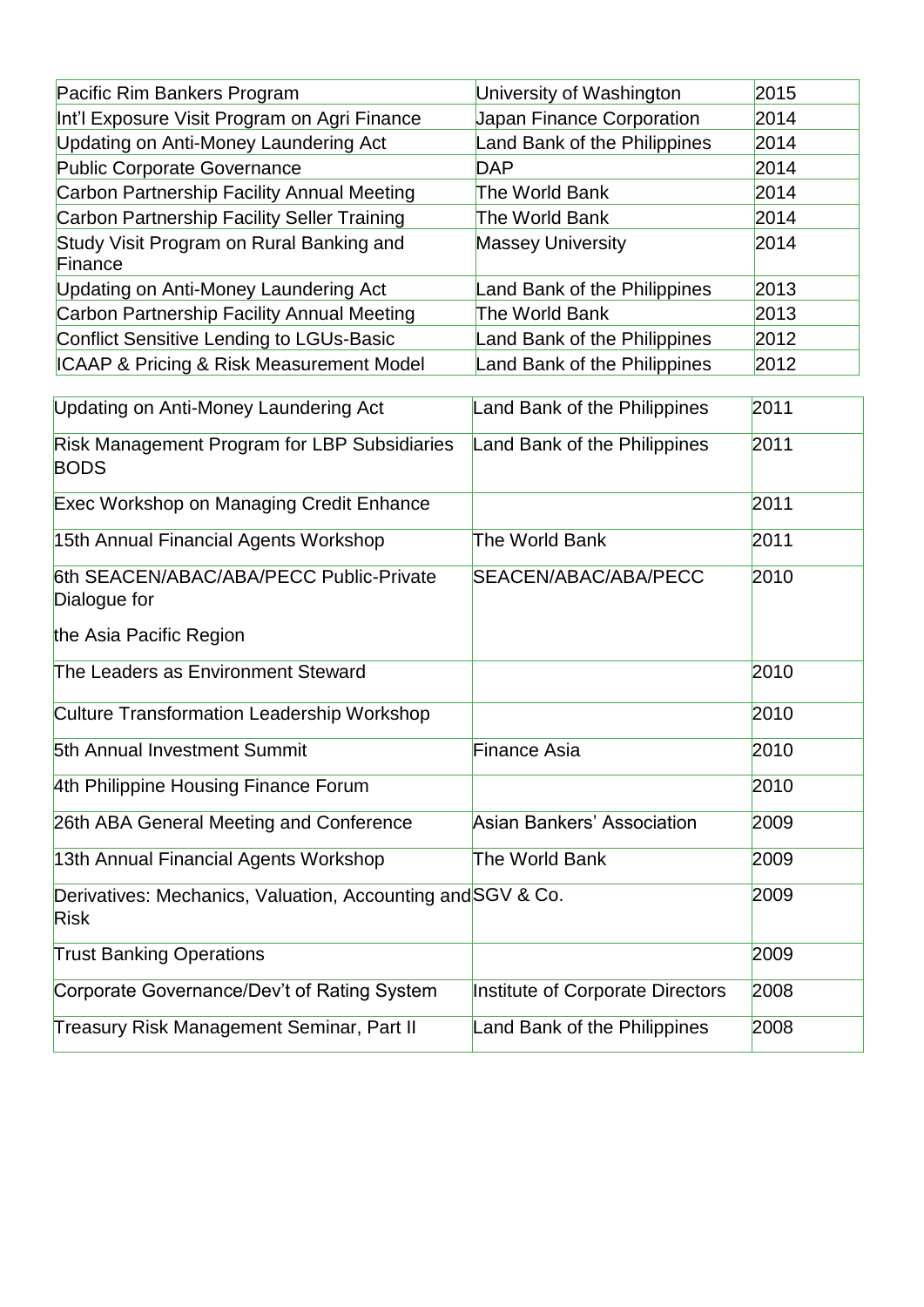| Course on Banking Laws, Cases and Issues                                       | Land Bank of the Philippines                                | 2008 |
|--------------------------------------------------------------------------------|-------------------------------------------------------------|------|
| Treasury Risk Management Seminar, Part I                                       | Land Bank of the Philippines                                | 2008 |
| Entrepreneurship & Innovation in a Complex World Asian Institute of Management |                                                             | 2008 |
| Risk based Internal Audit Approach Roadshow                                    | Land Bank of the Philippines                                | 2008 |
| <b>Finex General Membership Meeting</b>                                        | <b>Financial Executives Institute of</b><br>the Philippines | 2006 |
| <b>Stress Management Workshop</b>                                              | Land Bank of the Philippines                                | 2005 |
| <b>Computer Associates World Conference</b>                                    |                                                             | 2005 |
| <b>Negotiation Skills Enhancement &amp; Team Building</b>                      | Land Bank of the Philippines                                | 2005 |
| <b>CES Learning &amp; Nurturing Program</b>                                    | Land Bank of the Philippines                                | 2004 |
| Fort: 4 Roles of Leadership                                                    |                                                             | 2004 |
| <b>Environmental Management System Awareness</b><br>Training                   | Land Bank of the Philippines                                | 2004 |
| Fort: 7 Habits of Highly Effective People                                      | Land Bank of the Philippines                                | 2004 |
| Asia Pacific Bankers Congress                                                  |                                                             | 2004 |
| Sem/Dialogue on Anti-Money Laundering                                          | Land Bank of the Philippines                                | 2003 |
| Corporate Governance Course                                                    |                                                             | 2002 |
| Leading from Higher Ground                                                     |                                                             | 2002 |
| New Beginnings Leadership Essentials                                           | Land Bank of the Philippines                                | 2002 |
| Study Tour for LBP DBP LGUGC Top Executives                                    |                                                             | 2002 |
| <b>Local Government Unit Credit Financing</b>                                  | Land Bank of the Philippines                                | 2002 |
| Modified Performance Management Program                                        | Land Bank of the Philippines                                | 2000 |
| <b>Local Government Code Review</b>                                            |                                                             | 1999 |
| Training Visit to Tokyo Japan                                                  |                                                             | 1998 |
| LBP Directors representative To CFIs Brd                                       | Land Bank of the Philippines                                | 1998 |
| <b>Accountancy Week Celebration</b>                                            |                                                             | 1998 |
| <b>Credit Rating Corporate Analysis</b>                                        | Credit Information Bureau, Inc.                             | 1996 |
| <b>Effective Meeting Management Training Program</b>                           | Land Bank of the Philippines                                | 1995 |
| Unified System Project Seminar                                                 | Land Bank of the Philippines                                | 1995 |
| How to Assist Small & Medium Enterprise                                        | <b>Economic Cooperation</b><br>Development Fund, Taiwan     | 1995 |
| Urban Mass Housing & Project Development                                       | Land Bank of the Philippines                                | 1994 |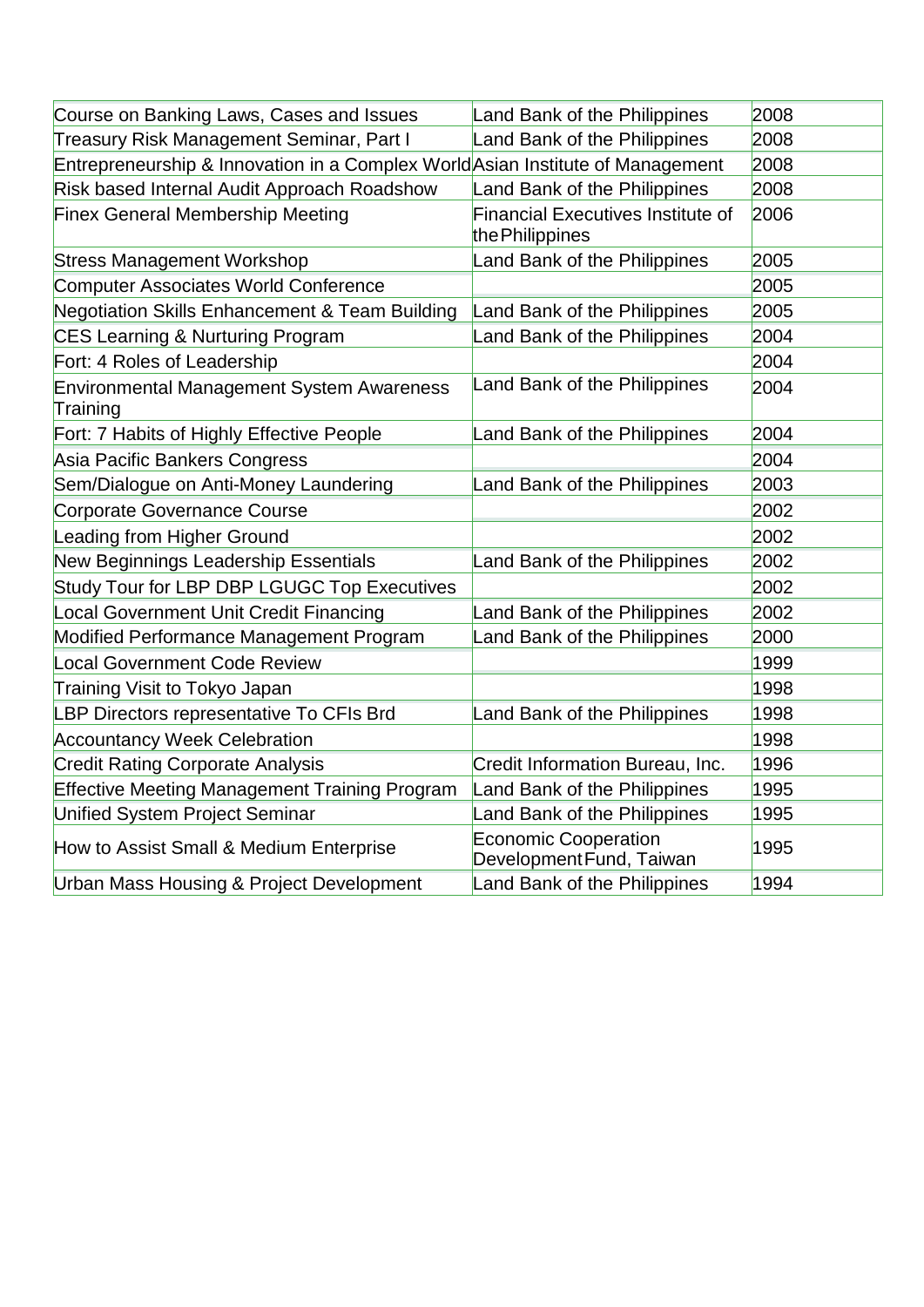| Mortgage Financing Program Seminar               | Land Bank of the Philippines     | 1994 |
|--------------------------------------------------|----------------------------------|------|
| <b>World Bank Single Currency Loan</b>           | The World Bank                   | 1994 |
| How to Manage Problem Loans Training Course      | Euro Money Institute             | 1993 |
| New Performance Appraisal System Seminar         | Land Bank of the Philippines     | 1992 |
| Core Credit Program                              | Land Bank of the Philippines     | 1992 |
| <b>Advance Supervisory Program</b>               | Land Bank of the Philippines     | 1992 |
| Leadership Development Workshop                  | No record                        | 1991 |
| <b>Expanded Export Financing Seminar</b>         | Bangko Sentral ng Pilipinas      | 1991 |
| Foreign Exchange & Money Market Course           | Ateneo- BAP Institute            | 1990 |
| Applied Bank Credit Management Course            | <b>Asian Institute Resources</b> | 1990 |
| <b>Values Formation Seminar</b>                  |                                  | 1989 |
| <b>Strategic Scanning on Agribus Opportunity</b> |                                  | 1989 |

| <b>Present Position - Government</b>                                   | <b>Position</b>          | <b>Date</b><br><b>Assumed</b> |
|------------------------------------------------------------------------|--------------------------|-------------------------------|
| Land Bank of the Philippines                                           | <b>President and CEO</b> | 2019                          |
| LBP Leasing and Finance Corporation                                    | Chairperson              | 2019                          |
| Overseas Filipino Bank, Inc.                                           | Chairperson              | 2019                          |
| National Food Authority (NFA) Council                                  | <b>Director</b>          | 2019                          |
| Center for International Trade Expositions and Missions<br>$ $ (CITEM) | Director                 | 2019                          |

| <b>Present Position - Other Private Institutions</b> | <b>Position</b> | <b>Date</b><br><b>Assumed</b> |
|------------------------------------------------------|-----------------|-------------------------------|
| Philippine Dealing System Holdings Corporation       | <b>Director</b> | 2020                          |
| Philippine Dealing & Exchange Corporation            | Director        | 2020                          |
| Philippine Depository & Trust Corporation            | <b>Director</b> | 2020                          |
| Philippine Securities Settlement Corporation         | Director        | 2020                          |
| Bankers Association of the Philippines               | Director        | 2019                          |
| Bancnet                                              | Director        | 2019                          |

| <b>Past Position - This Institution</b>                             | <b>Position</b>                 | <b>From</b> | To   |
|---------------------------------------------------------------------|---------------------------------|-------------|------|
| Agricultural and Development Lending Sector                         | <b>Executive Vice President</b> | 2012        | 2017 |
| Institutional Banking & Subsidiaries Sector                         | <b>Executive Vice President</b> | 2009        | 2012 |
| Institutional Banking & Subsidiaries Sector                         | <b>Senior Vice President</b>    | 2008        | 2008 |
| <b>Global Banking Department</b>                                    | <b>Senior Vice President</b>    | 2005        | 2008 |
| <b>Account Management Group</b>                                     | <b>Senior Vice President</b>    | 2005        | 2008 |
| <b>Account Management Group</b>                                     | <b>First Vice President</b>     | 2002        | 2005 |
| <b>Credit Policy and Supervision Group</b>                          | <b>First Vice President</b>     | 2000        | 2002 |
| Local Government Financial Services Department First Vice President |                                 | 1999        | 2000 |
| Domestic Banking Group                                              | Vice President                  | 1997        | 1999 |
| Commercial Credit Management Department                             | <b>Vice President</b>           | 1994        | 1998 |
| Commercial Credit Management Department                             | <b>Assistant Vice President</b> | 1992        | 1993 |
| <b>Financial Institutions Department</b>                            | <b>Account Officer</b>          | 1990        | 1991 |
| <b>Program Management Department</b>                                | <b>Project Assistant</b>        | 1989        | 1989 |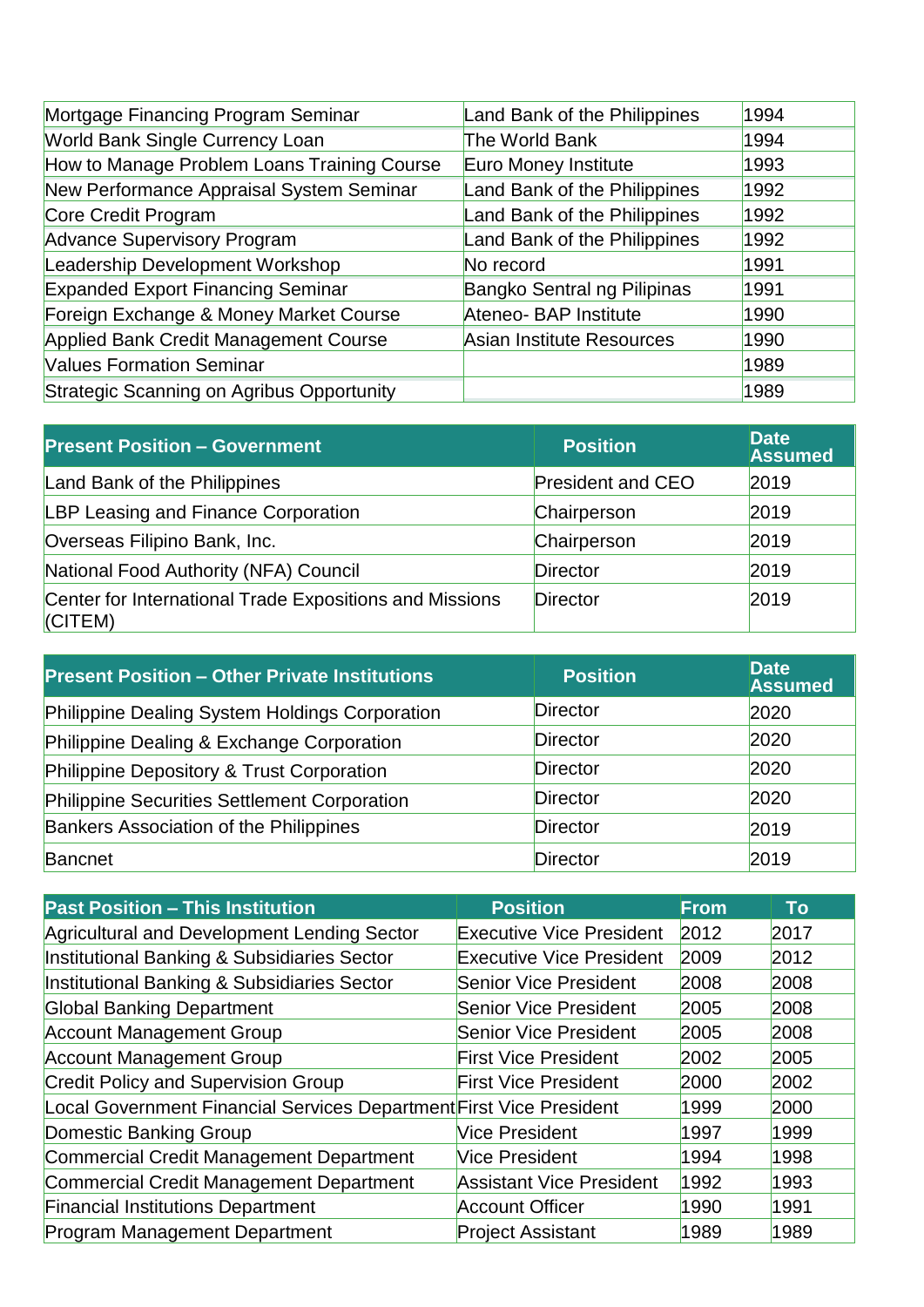| <b>Past Position - Other Private Institutions</b> | <b>Position</b>        | <b>From</b> | Τo   |
|---------------------------------------------------|------------------------|-------------|------|
| <b>LGU Guarantee Corporation</b>                  | Director               | 2017        | 2019 |
| Bancnet                                           | Director               | 2017        | 2019 |
| DBP-Daiwa Capital Markets Philippines, Inc.       | Director (Chairperson) | 2017        | 2019 |
| <b>Bankers Association of the Philippines</b>     | Director               | 2017        | 2019 |

### **William D. Dar**

Ex-Officio Member Secretary, Department of Agriculture

#### **Age**: 67

**Nationality**: Filipino **Educational Background**:

 Post-Graduate : *Doctor of Philosophy* University of the Philippines, 1980  *Master of Science, Agronomy* Mountain State Agricultural College, 1976 College : *Bachelor of Science, Agricultural Education* Mountain State Agricultural College, 1973

| <b>Present Position - Government</b>            | <b>Position</b>       | <b>Date</b><br><b>Assumed</b> |
|-------------------------------------------------|-----------------------|-------------------------------|
| Department of Agriculture                       | Secretary             | 2019                          |
| <b>Agricultural Credit Policy Council</b>       | Chairman of the Board | 2019                          |
| Philippine Fiber Industry Development Authority | Chairman of the Board | 2019                          |
| Philippine Council for Agriculture & Fisheries  | Chairman of the Board | 2019                          |
| <b>National Meat Inspection Service</b>         | Chairman of the Board | 2019                          |
| Philippine Carabao Center                       | Chairman of the Board | 2019                          |
| <b>Philippine Center for Postharvest</b>        | Chairman of the Board | 2019                          |
| Development and Mechanism                       | Chairman of the Board | 2019                          |
| Philippine Rubber Research Institute            | Chairman of the Board | 2019                          |
| <b>Fertilizer &amp; Pesticide Authority</b>     | Chairman of the Board | 2019                          |
| <b>National Dairy Authority</b>                 | Chairman of the Board | 2019                          |
| National Tobacco Insurance Corp.                | Chairman of the Board | 2019                          |
| <b>Philippine Rice Research Institute</b>       | Chairman of the Board | 2019                          |
| <b>Sugar Regulatory Administration</b>          | Chairman of the Board | 2019                          |

| <b>Past Position - Other Private</b><br><b>Institutions</b>                         | <b>Position</b>               | <b>From</b> | To   |
|-------------------------------------------------------------------------------------|-------------------------------|-------------|------|
| Prasad Seeds Phils., Inc.                                                           | <b>Country Representative</b> | 2018        | 2019 |
| Prasad Seeds Phils., Inc.                                                           | <b>Strategic Adviser</b>      | 2015        | 2018 |
| International Crops Research Institute for The<br>Semi-AridTropics (Icrisat), India | <b>Director General</b>       | 2000        | 2014 |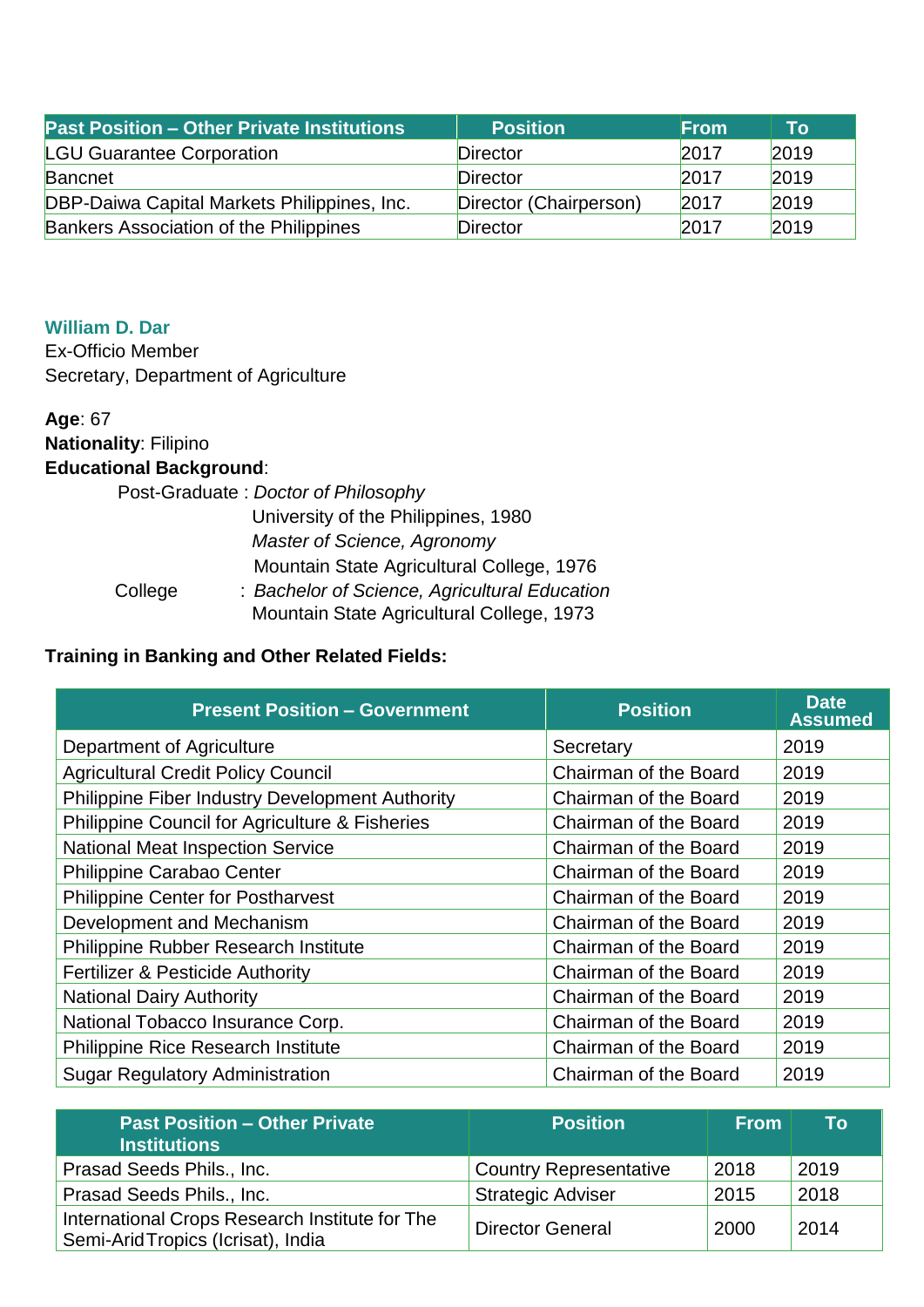### **John R. Castriciones**

Ex-Officio Member Secretary, Department of Agrarian Reform

# **Age**: 58 **Nationality**: Filipino

# **Educational Background**:

Passed the CY 1991 Bar Examination

|         | Post-Graduate: Master of Law in Comparative Government and International Laws |
|---------|-------------------------------------------------------------------------------|
|         | University of Notre Dame, London, 1998                                        |
|         | <b>Bachelor of Laws</b>                                                       |
|         | Arellano Law School, 1991                                                     |
| College | : Bachelor of Arts, Political Science                                         |
|         | Trinity College, 1986                                                         |
|         | <b>Bachelor of Science, Military Science</b>                                  |

# **Training in Banking and Other Related Fields:**

Philippine Military Academy, 1981

| <b>Nature/Title</b>                                                                                    | <b>Conducted by</b>                               | <b>Year taken</b> |
|--------------------------------------------------------------------------------------------------------|---------------------------------------------------|-------------------|
| <b>Corporate Governance Orientation Program</b>                                                        | Institute of Corporate Directors                  | 2018              |
| Federalism and Good Governance: Best<br>Practice Learningfor Change – An International<br>Benchmarking | Creative Learning,<br><b>Washington DC, USA</b>   | 2017              |
| <b>Task Force Electronic Crimes, New York</b>                                                          | Department of Finance, USA                        | 2005              |
| Seminar on Whistle Blowing                                                                             | University of Notre Dame,<br>London               | 1998              |
| Seminar Against Cybercrimes                                                                            | <b>National White Collar Crime</b><br>Center, USA | 1998              |
| Colloquium on Teaching                                                                                 | <b>Xavier School</b>                              | 1990              |

| <b>Present Position - Government</b>                           | <b>Position</b>                                            |             | <b>Date Assumed</b> |
|----------------------------------------------------------------|------------------------------------------------------------|-------------|---------------------|
| Department of Agrarian Reform                                  | Secretary                                                  | 2017        |                     |
| <b>Past Position - Other Private</b><br><b>Institutions</b>    | <b>Position</b>                                            | <b>From</b> | To                  |
| <b>Private Practice</b>                                        | <b>Practicing Lawyer</b>                                   | 1993        | 2015                |
| <b>Arellano University Law School</b>                          | Law Professor - Bar<br><b>Lecturerand MCLE</b><br>Reviewer | 1986        | 2000                |
| Xavier School, Greenhills                                      | Teacher                                                    | 1986        | 1990                |
| <b>Past Position - Government</b>                              | <b>Position</b>                                            | <b>From</b> | To                  |
| Department of the Interior and Local Government                | Undersecretary for<br>Operations                           | 2016        | 2017                |
| <b>Office of Senator Aquilino Pimentel</b>                     | <b>Legal Consultant</b>                                    | 2015        | 2016                |
| ISLES, Department of Transportation and<br>Communications      | <b>Director</b>                                            | 2009        | 2010                |
| Land Transportation Franchising and Regulatory<br><b>Board</b> | <b>Legal Consultant</b>                                    | 2006        | 2007                |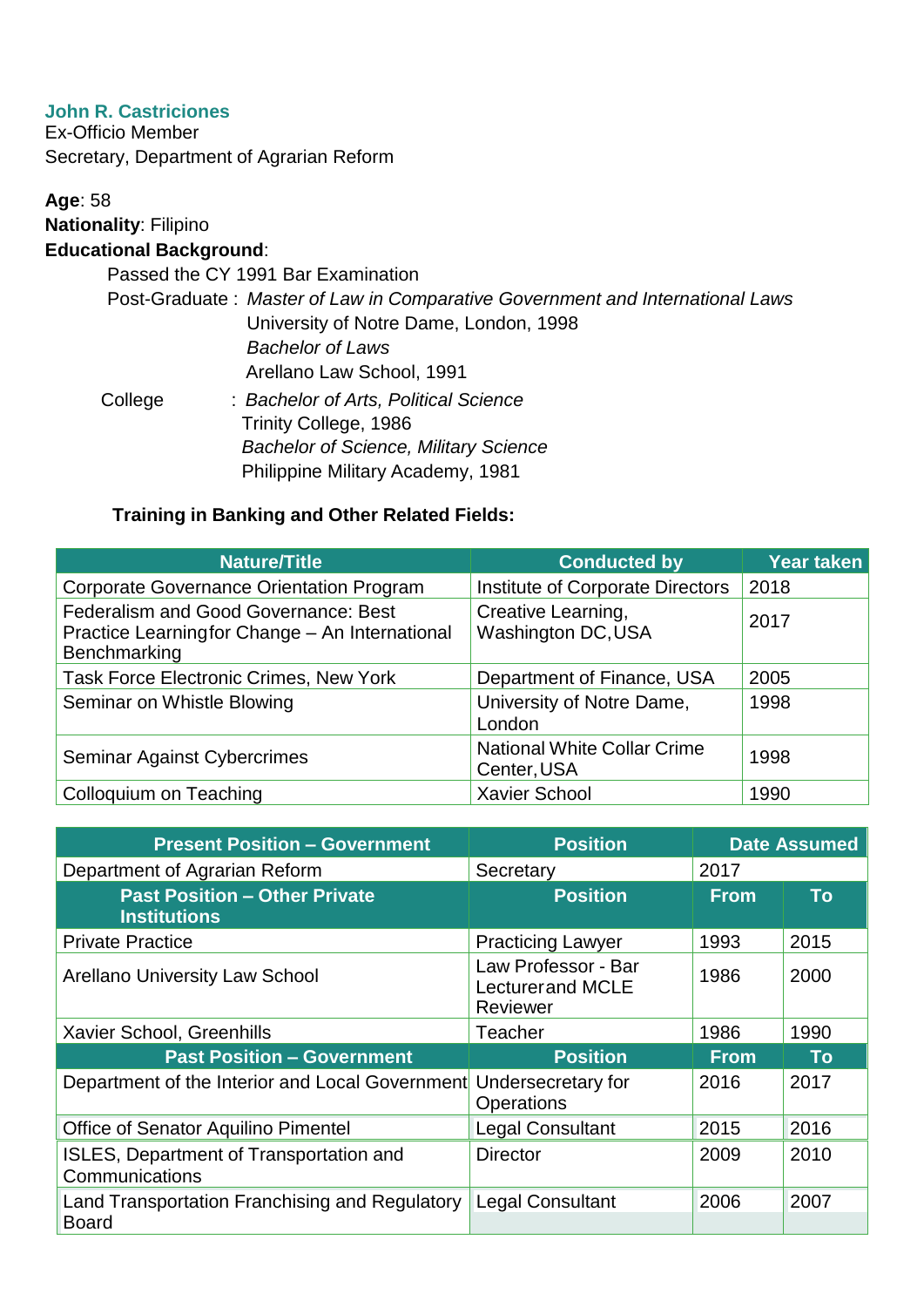### **Silvestre H. Bello III**

Ex-Officio Member Secretary, Department of Labor and Employment

**Age**: 76 **Nationality**: Filipino **Educational Background:** Post-Graduate : *Bachelor of Laws* Ateneo De Manila, 1970

> College : *Bachelor of Arts, Political Science* Manuel L. Quezon University, 1966

| <b>Nature/Title</b>                                                                            | <b>Conducted by</b> | Year<br>taken |
|------------------------------------------------------------------------------------------------|---------------------|---------------|
| Corporate Governance and Anti-Money Laundering Act Philippine Securities<br>Seminar<br>Seminar | (PHILSECC)          | 2011          |

| <b>Present Position - Government</b>               | <b>Position</b>          | <b>Date</b><br><b>Assumed</b> |
|----------------------------------------------------|--------------------------|-------------------------------|
| Department of Labor and Employment                 | Secretary                | 2016                          |
| <b>OWWA Board</b>                                  | Chairperson              | 2016                          |
| <b>National Wages and Productivity Council</b>     | Chairperson              | 2016                          |
| <b>POEA Board</b>                                  | Chairperson              | 2016                          |
| <b>Sugar Tripartite Council</b>                    | Chairperson              | 2016                          |
| National Maritime Polytechnic                      | Chairperson              | 2016                          |
| <b>ECC/OSHC</b>                                    | Chairperson              | 2016                          |
| <b>TESDA Board</b>                                 | Chairperson              | 2016                          |
| <b>National Housing Authority</b>                  | <b>Ex-Officio Member</b> | 2016                          |
| <b>PEZA Board</b>                                  | <b>Ex-Officio Member</b> | 2016                          |
| <b>Philhealth Board</b>                            | <b>Ex-Officio Member</b> | 2016                          |
| Dangerous Drugs Board                              | <b>Ex-Officio Member</b> | 2016                          |
| Construction Industry Authority of the Philippines | <b>Ex-Officio Member</b> | 2016                          |
| <b>SSS Board</b>                                   | <b>Ex-Officio Member</b> | 2016                          |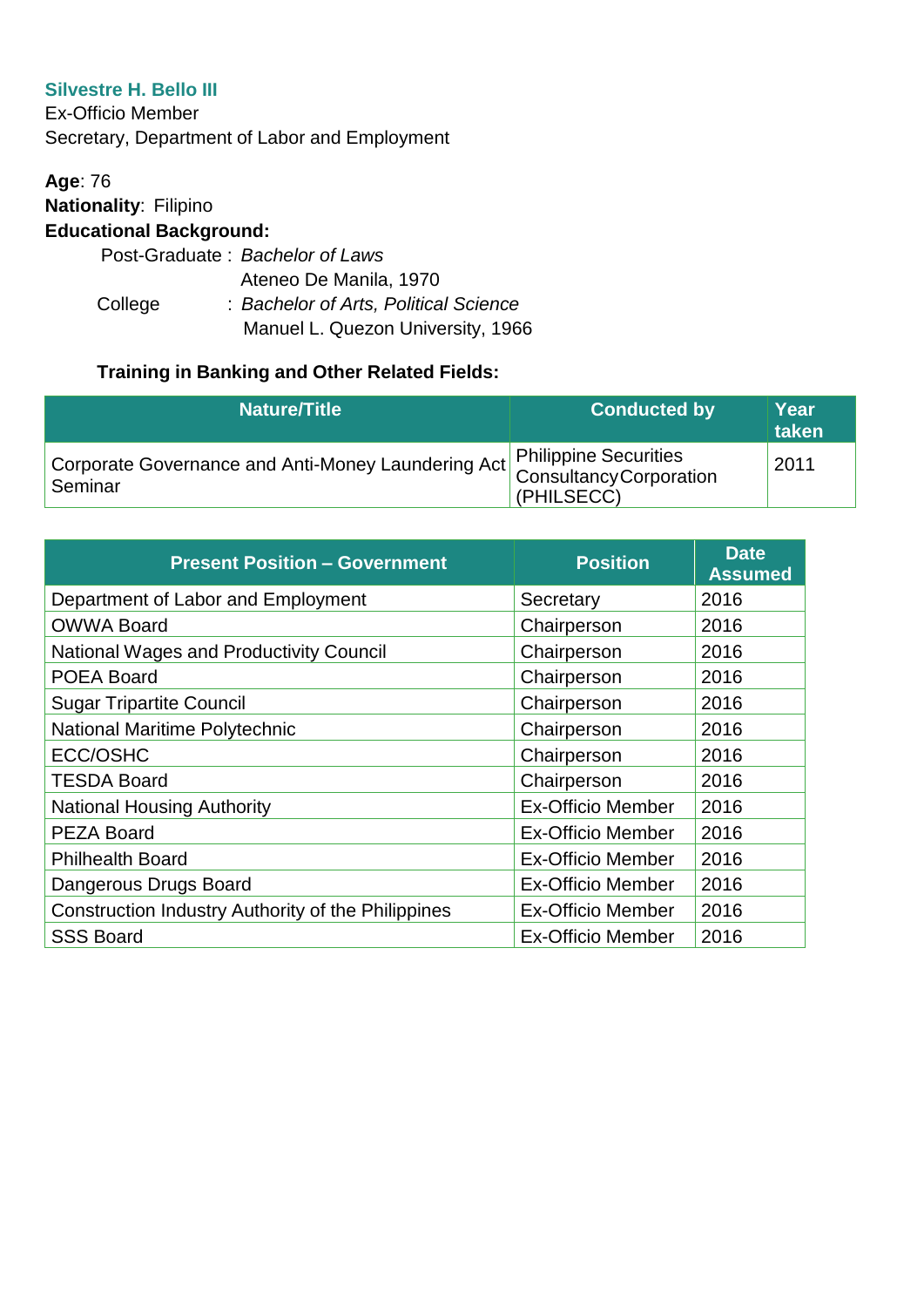| Pag-Ibig Board                                                          | <b>Ex-Officio Member</b>                                    | 2016        |           |
|-------------------------------------------------------------------------|-------------------------------------------------------------|-------------|-----------|
| Land Bank of the Philippines Board                                      | <b>Ex-Officio Member</b>                                    | 2016        |           |
| Civil Aviation Authority of the Philippines Board                       | <b>Ex-Officio Member</b>                                    | 2016        |           |
| <b>Past Position - Other Private institution</b>                        | <b>Position</b>                                             | <b>From</b> | <b>To</b> |
| San Miguel Purefoods Corp.                                              | Independent Director 2013                                   |             | 2016      |
| CAP College Foundation, Inc.                                            | <b>Board of Director</b>                                    | 2012        | 2016      |
| <b>CAP Realty</b>                                                       | <b>Board of Director</b>                                    | 2010        | 2016      |
| Red Eagle Lending Investor Corp.                                        | <b>Board of Director</b>                                    | 2009        | 2016      |
| Camp John Hay Development Corp.                                         | <b>Board of Director</b>                                    | 2008        | 2016      |
| CAP General Insurance Corp.                                             | <b>Board of Director</b>                                    | 2007        | 2016      |
|                                                                         |                                                             |             |           |
| CAP Philippines Inc.                                                    | <b>Board of Director</b>                                    | 2006        | 2016      |
| Comprehensive Annuity Plan & Pension Corp.                              | <b>Board of Director</b>                                    | 2006        | 2016      |
| CAP Life Insurance Corp.                                                | <b>Board of Director</b>                                    | 2006        | 2016      |
| <b>Philippines Airlines</b>                                             | <b>Board of Advisor</b>                                     | 1993        | 1998      |
| <b>Puerto Azul</b>                                                      | <b>Board of Director</b>                                    | 1993        | 1998      |
| <b>Baguio Country Club</b>                                              | <b>Board of Director</b>                                    | 1993        | 1998      |
| Philippine Plaza Hotel                                                  | <b>Board of Director</b>                                    | 1993        | 1998      |
| <b>Urban Bank</b>                                                       | <b>Board of Director</b>                                    | 1988        | 1990      |
|                                                                         |                                                             |             |           |
| Ambassador Hotel                                                        | <b>Board of Director</b>                                    | 1988        | 1990      |
| <b>Past Position - Government</b>                                       | <b>Position</b>                                             | <b>From</b> | <b>To</b> |
| <b>House of Representatives</b>                                         | Representative<br>1BAP Partylist (16th<br>Congress)         | 2013        | 2016      |
| <b>Cabinet Secretary</b>                                                | Secretary                                                   | 2008        | 2010      |
| Cabinet Officer for Regional Development (CORD) for<br><b>Region II</b> | Secretary                                                   | 2008        | 2010      |
| Cabinet Oversight Officer for IP and NCIP Matters                       | Secretary                                                   | 2008        | 2010      |
| <b>Presidential Adviser for New Government Centers</b>                  | Secretary                                                   | 2007        | 2008      |
| <b>Philippine Reclamation Authority</b>                                 | General Manager<br>and<br><b>Chief Executive</b><br>Officer | 2006        | 2006      |
| <b>PNOC Development and Management Corporation</b>                      | <b>President and Chief</b><br><b>Executive Officer</b>      | 2004        | 2006      |
| GRP Negotiating Panel for Talks with the<br><b>CPP/NPA/NDF</b>          | Chairman                                                    | 2001        | 2004      |
| Department of Justice                                                   | Secretary                                                   | 1998        | 1998      |
| <b>Office of the Solicitor General</b>                                  | <b>Solicitor General</b>                                    | 1996        | 1998      |
| Department of Justice                                                   | Secretary                                                   | 1990        | 1992      |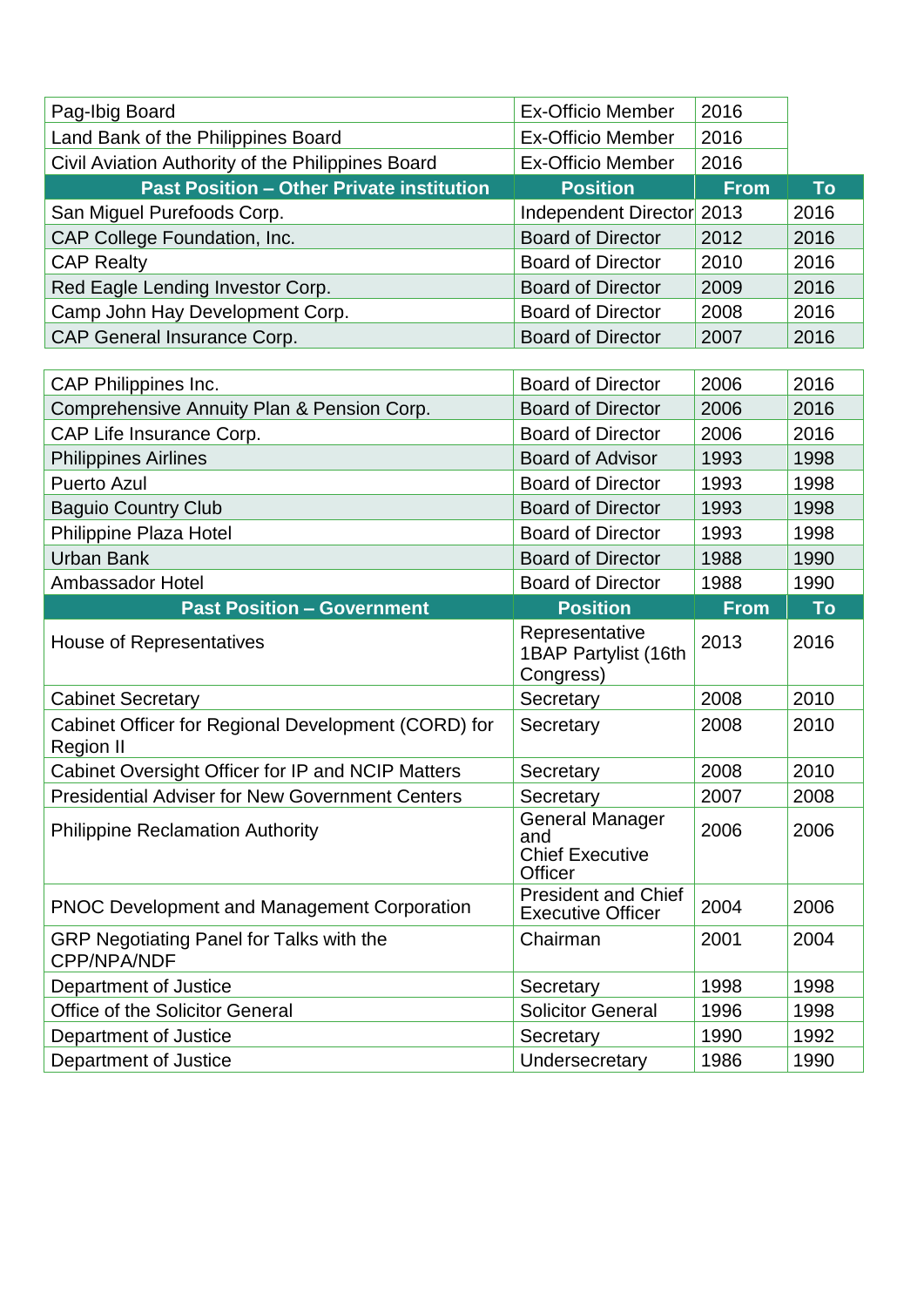# **Virgilio DV. Robes**

Representative, Agrarian Reform Beneficiaries

**Age**: 73 **Nationality**: Filipino **Educational Background**:

> College Undergraduate. (The ARB Representative does not require a college degree but must be a member of the Sector.)

| <b>Nature/Title</b>                                                                                                                        | <b>Conducted by</b>                                                                  | Year<br>taken                 |      |
|--------------------------------------------------------------------------------------------------------------------------------------------|--------------------------------------------------------------------------------------|-------------------------------|------|
| Updates on Anti-Money Laundering Act                                                                                                       | Land Bank of the<br>Philippines (w/AMLAC<br>Speakers)                                | 2019                          |      |
| <b>LANDBANK Planning Conference</b>                                                                                                        | Land Bank of the<br>Philippines                                                      | 2019                          |      |
| Joint Audit & Compliance Committee<br>and Risk Oversight Committee Learning<br>Session                                                     | Land Bank of the<br>2018<br>Philippines                                              |                               |      |
| BSP Cir. No. 706 as Amended by BSP<br>Cir. No. 950, AMLA Law and the AML<br>Risk Rating Systemfor Board of<br>Directors and Sr. Management | <b>Bankers Institute</b><br>of the Philippines,<br>Inc.                              | 2018                          |      |
| <b>Corporate Financial Risk Management</b><br>Program                                                                                      | Ateneo Graduate<br>School of Business -<br><b>Center for Continuing</b><br>Education | 2017                          |      |
| <b>Finance for Directors Program</b>                                                                                                       | Institute of Corporate<br><b>Directors</b>                                           | 2017                          |      |
| <b>Corporate Governance Orientation</b><br>Program                                                                                         | Institute of Corporate<br><b>Directors</b>                                           | 2017                          |      |
| <b>Corporate Governance Orientation</b><br>Program for GOCCs                                                                               | Institute of Corporate<br><b>Directors</b>                                           | 2017                          |      |
| <b>Present Position-Other Private</b><br><b>Institutions</b>                                                                               | <b>Position</b>                                                                      | <b>Date</b><br><b>Assumed</b> |      |
| Robesland, Inc.                                                                                                                            | Chairman                                                                             | 2005                          |      |
| Igay Mega Cockpit, Inc.                                                                                                                    | <b>Director</b>                                                                      | 2000                          |      |
| Guillermo C. Robes Realty Corp.                                                                                                            | <b>Director</b>                                                                      | 1996                          |      |
| <b>Real Estate Broker</b>                                                                                                                  |                                                                                      | 1970                          |      |
| <b>Past Position-Other Private</b><br><b>Institutions</b>                                                                                  | <b>Position</b>                                                                      | <b>From</b>                   | To   |
| <b>Robes Trading</b>                                                                                                                       | Proprietor                                                                           | 1970                          | 1980 |
| <b>Past Position-Government</b>                                                                                                            | <b>Position</b>                                                                      | <b>From</b>                   | To   |
| Province of Bulacan                                                                                                                        | OIC - Vice Governor                                                                  | 1987                          | 1988 |
| Province of Bulacan                                                                                                                        | <b>Provincial Consultant</b>                                                         | 1988                          | 1990 |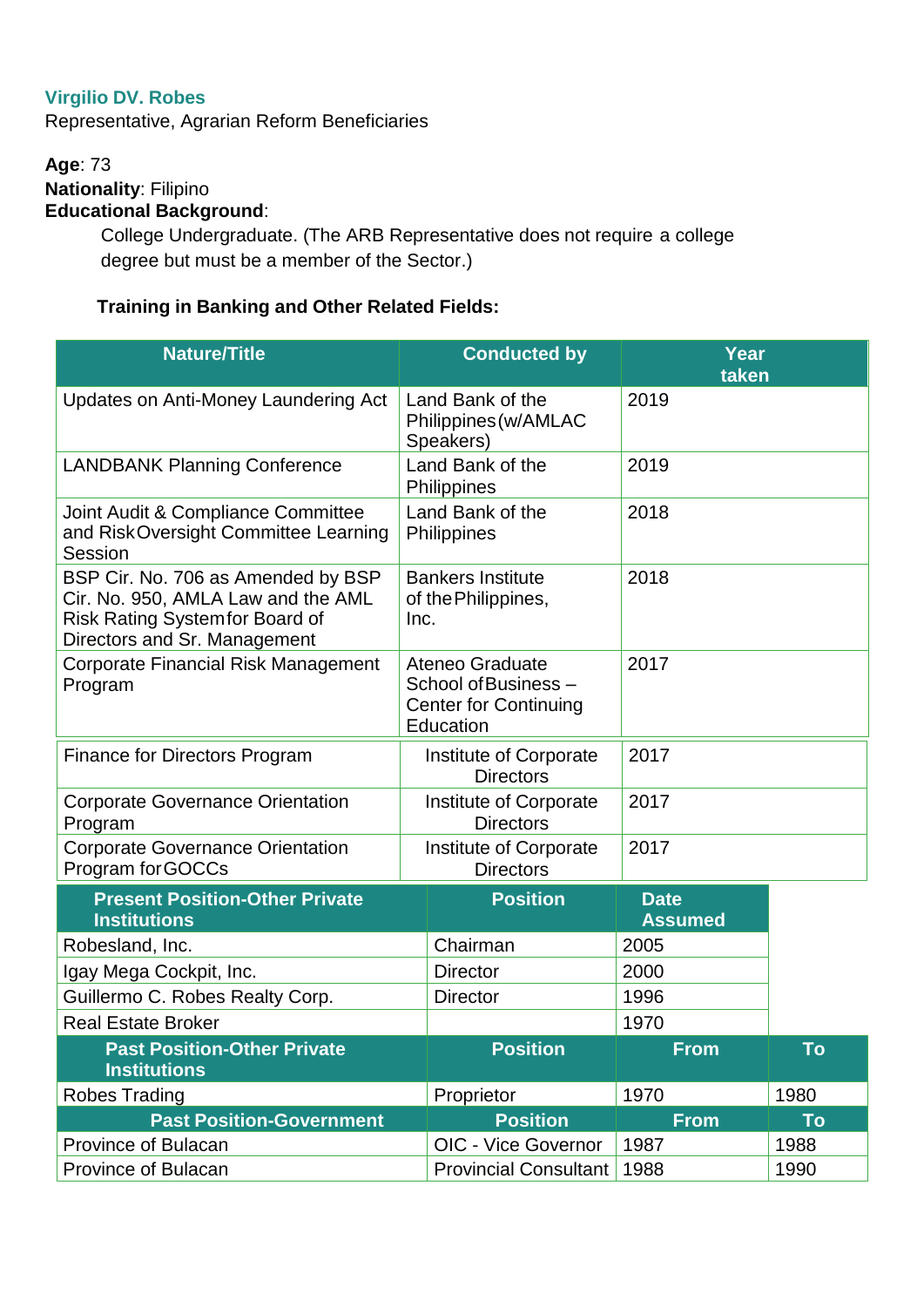### **Jaime L. Miralles**

Representative, Agrarian Reform Beneficiaries

**Age**: 70 **Nationality**: Filipino **Educational Background**: Passed the CY 1980 Bar Examination and became a Lawyer on May 10, 1980 Post-Graduate : *Bachelor of Laws* University of the East, 1979

 College : *Bachelor of Arts, Political Science* University of the East, 1974

| <b>Nature/Title</b>                                                                                      | <b>Conducted by</b>                                     | Year<br>taken |
|----------------------------------------------------------------------------------------------------------|---------------------------------------------------------|---------------|
| <b>National Food Security Summit</b>                                                                     | Department of Agriculture                               | 2019          |
| Anti-Money Laundering/Countering the Financing<br>of Terrorism (AML/CFT) Training Workshop               | Anti-Money Laundering<br><b>Council Secretariat</b>     | 2019          |
| <b>Related Party Transactions</b>                                                                        | Bankers Institute of the<br>Philippines, Inc. (BAIPHIL) | 2019          |
| Philippine Banks: Strategic Directions and<br>Regulatory Agenda, Capital Planning and Risk<br>Management | Land Bank of the Philippines                            | 2019          |
| <b>Disaster Resiliency</b>                                                                               | Land Bank of the Philippines                            | 2019          |
| <b>Treasury Products and Operations</b>                                                                  | Land Bank of the Philippines                            | 2019          |
| Harnessing the Full Potential of the Cooperatives                                                        | Land Bank of the Philippines                            | 2019          |
| <b>Corporate Governance Orientation Program</b>                                                          | Institute of Corporate Directors                        | 2018          |
| Corporate Governance Orientation Program for<br><b>GOCCs</b>                                             | Institute of Corporate Directors                        | 2018          |
| <b>Professional Directors Program</b>                                                                    | Institute of Corporate Directors                        | 2011          |
| <b>Corporate Governance Orientation Program</b>                                                          | Institute of Corporate Directors                        | 2011          |

| <b>Present Position-Other Private</b><br><b>Institutions</b> | <b>Position</b>         | <b>Date</b><br><b>Assumed</b> |
|--------------------------------------------------------------|-------------------------|-------------------------------|
| Labor Power Movement                                         | Lead Convenor           | 2014                          |
| Association of Genuine Labor Organization                    | National President 2006 |                               |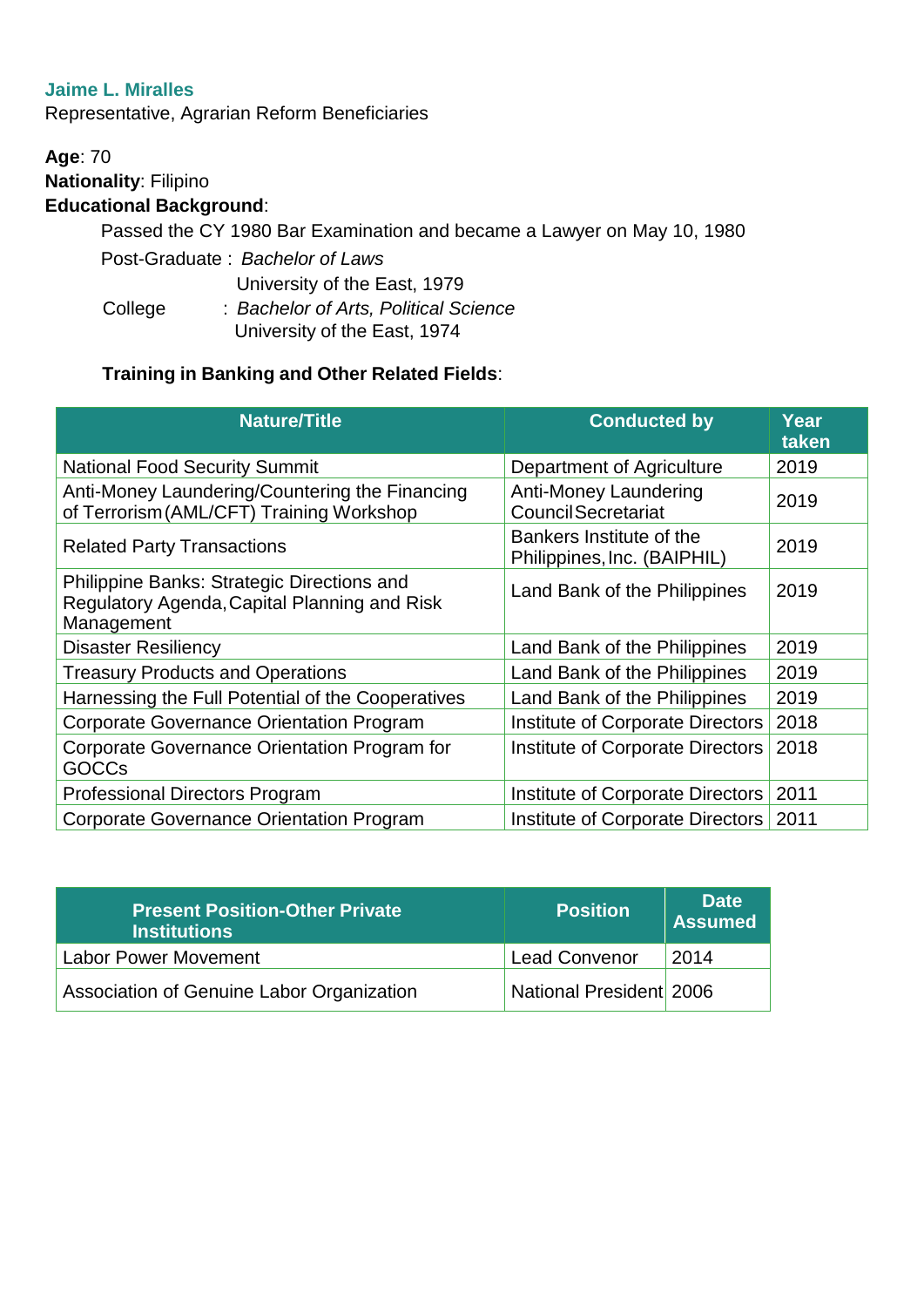| <b>Past Position-Other Private Institutions</b>                 | <b>Position</b>                                                     | <b>From</b> | To   |
|-----------------------------------------------------------------|---------------------------------------------------------------------|-------------|------|
| Association of Genuine Labor Organizations                      | <b>Vice President-</b><br><b>Legal Affairs</b><br>Department        | 2002        | 2006 |
| Flores – Miralles & Associates                                  | <b>Senior Partner</b>                                               | 2000        | 2012 |
| National Anti-Poverty Commission (NAPC)                         | Commissioner                                                        | 1998        | 2001 |
| Progressive Labor Advocate for Nationalism                      | <b>Director</b>                                                     | 1996        | 2000 |
| Sectoral Representative of the Workers to the Phil.<br>Congress | Nominee                                                             | 1992        | 1992 |
| Kilusang Mayo Uno (KMU)                                         | Secretary for<br><b>Finance and</b><br><b>National</b><br>Executive | 1980        | 2002 |
| <b>Banzuela-Flores Law Office</b>                               | <b>Senior Partner</b>                                               | 1983        | 2000 |
| <b>Banzuela-Reneses</b>                                         | <b>Senior Partner</b>                                               | 1979        | 2000 |
| <b>Banzuela-Flores Law Office</b>                               | <b>Junior Partner</b>                                               | 1979        | 1982 |
| <b>Past Position-Government</b>                                 | <b>Position</b>                                                     | <b>From</b> | To   |
| Home Development Mutual Fund (Pag-Ibig Fund)                    | <b>Board of Trustees</b>                                            | 2010        | 2018 |
| <b>National Anti-Poverty Commission</b>                         | Commissioner<br>- representing<br>Labor Sector                      | 1998        | 1999 |

### **Jesus V. Hinlo, Jr.**

Representative, Private Sector

**Age**: 49 **Nationality**: Filipino **Educational Background:** Passed the CY2000 Bar Examination and became a lawyer in 2001 Post-Graduate : *Bachelor of Laws* University of Negros Occidental Recoletos, 1999 College : *Bachelor of Arts, Political Science* University of Santo Tomas, 1992

| <b>Nature/Title</b>                                                                                                                                                                                                                                                      | <b>Conducted by</b>                                        | Year<br>taken |
|--------------------------------------------------------------------------------------------------------------------------------------------------------------------------------------------------------------------------------------------------------------------------|------------------------------------------------------------|---------------|
| Anti-Money Laundering/Countering the<br>Financing of Terrorism (AML/CFT) Training<br>Lecture                                                                                                                                                                             | Mel Georgie B. Racela                                      | 2020          |
| 1st ABCOMP Seminar 2019<br>Digitization of Customer Records per AMLC<br>Resolution Nos. 141 and 191<br>2018 Implementing Rules and Regulations on the<br>Amendments to the AMLA 9160<br>BSP Circular 1022 on Amendments to Part Nine of<br>the MORB and Circular No. 980 | <b>Association of Bank</b><br>Compliance<br>Officers, Inc. | 2019          |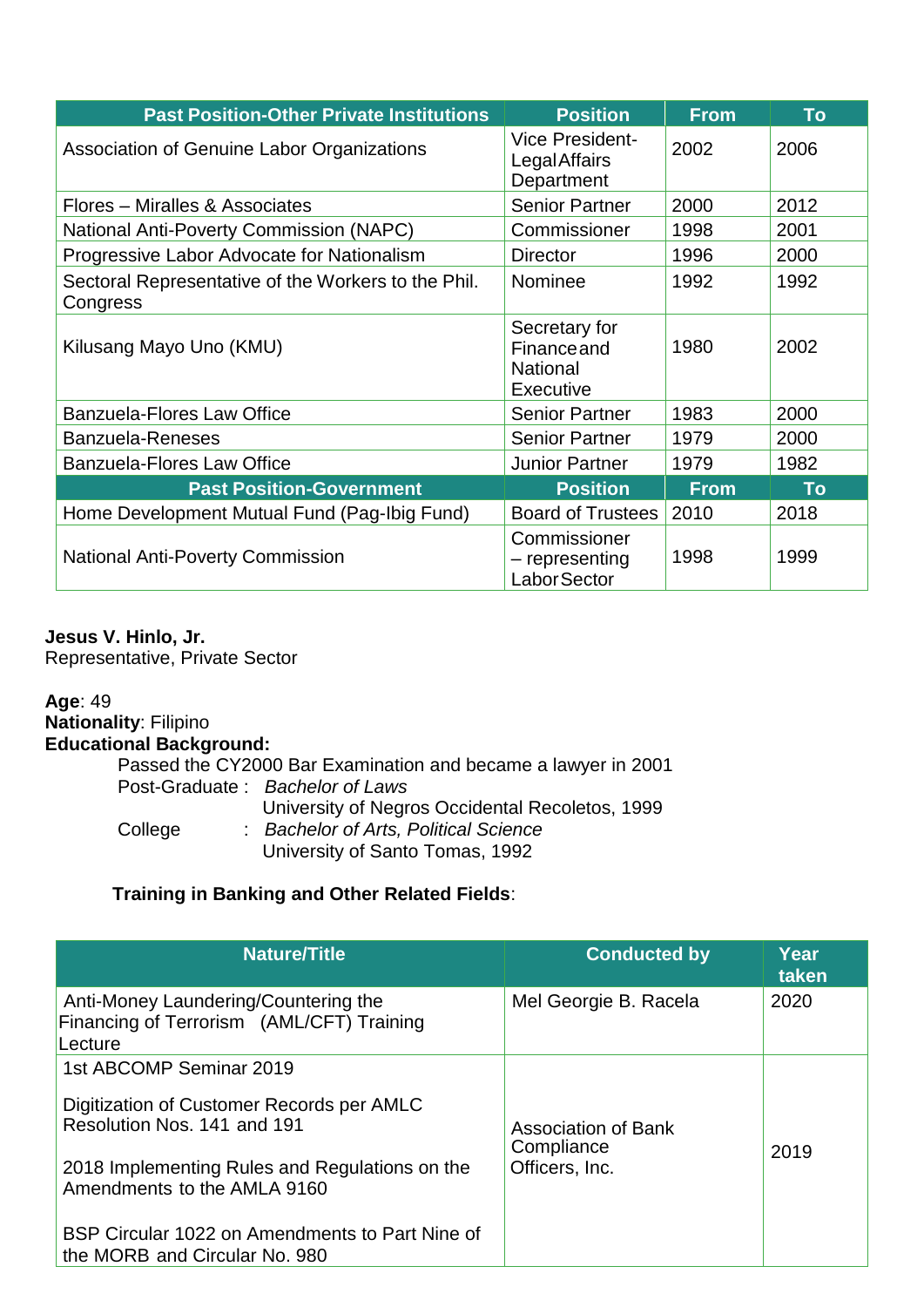| 3rd Annual Philippine OpenGov Leadership Forum                                                                                                                                    | <b>OpenGov Asia</b>                                     | 2019 |
|-----------------------------------------------------------------------------------------------------------------------------------------------------------------------------------|---------------------------------------------------------|------|
| <b>Revised Corporation Code</b>                                                                                                                                                   | Institute of Corporate<br><b>Directors</b>              | 2019 |
| <b>Treasury Products and Operations</b>                                                                                                                                           | Land Bank of the Philippines                            | 2019 |
| Harnessing the Full Potentials of the Cooperatives                                                                                                                                | Land Bank of the Philippines                            | 2019 |
| <b>Disaster Resiliency</b>                                                                                                                                                        | Land Bank of the Philippines                            | 2019 |
| Philippine Banks: Strategic Direction and<br>Regulatory Agenda, Capital Planning and Risk<br>Management                                                                           | Land Bank of the Philippines                            | 2019 |
| <b>Related Party Transactions</b>                                                                                                                                                 | Bankers Institute of the<br>Philippines, Inc. (BAIPHIL) | 2019 |
| Anti-Money Laundering/ Countering the Financing of<br>Terrorism (AML/CFT) Training Workshop (The<br>workshop is also known as: "Updates on Anti-Money<br>Laundering Act")         | Land Bank of the<br>Philippines (w/AMLAC<br>Speakers)   | 2019 |
| Joint Audit & Compliance Committee and Risk<br><b>OversightCommittee Learning Session</b>                                                                                         | Land Bank of the Philippines                            | 2018 |
| BSP Cir. No. 706 as Amended by BSP Cir. No. 950,<br>AMLA Law and the AML Risk Rating System for<br>Board of Directors and Sr. Management                                          | Bankers Institute of the<br>Philippines, Inc.           | 2018 |
| <b>Enhanced Corporate Governance Guidelines (BSP</b><br>Cir. Nos. 969, 970, 971 & 972)                                                                                            | Bankers Institute of the<br>Philippines, Inc.           | 2018 |
| Beyond Compliance: Managing Technology and<br>Cyber Security Risk (Highlighting BSP Cir. No. 982:<br><b>Enhanced Guidelines on Information Security</b><br>Management)            | Bankers Institute of the<br>Philippines, Inc.           | 2018 |
| <b>Corporate Governance Orientation Program</b>                                                                                                                                   | Institute of Corporate<br><b>Directors</b>              | 2018 |
| Comparative Analysis of Recent Jurisprudence in<br>Commercial Law as Lectured by Atty. Sergio Ceniza<br>during MCLE Lecture Series 52 of the Asian Center<br>for Legal Excellence | Asian Center for Legal<br>Excellence                    | 2018 |
| Corporate Governance Orientation Program for<br><b>GOCCs</b>                                                                                                                      | Institute of Corporate<br><b>Directors</b>              | 2018 |

| <b>Past Position-Other Private</b><br><b>Institutions</b> | <b>Position</b>                              | <b>From</b> | To   |
|-----------------------------------------------------------|----------------------------------------------|-------------|------|
| JV Hinlo Law Office                                       | <b>Trial Lawyer</b>                          | 2008        | 2016 |
| Amado Parreño Law Office                                  | <b>Trial Lawyer</b>                          | 2005        | 2008 |
| E.L. Treyes and JV Hinlo Law Office                       | <b>Trial Lawyer</b>                          | 2001        | 2004 |
| Atty. Rowena Guanzon Law Office                           | <b>Trial Lawyer</b>                          | 2001        | 2001 |
| San Miguel Corp. Bacolod                                  | <b>Account Specialist</b>                    | 2000        | 2001 |
| Law Firm Tumangan and Partners                            | <b>Legal Assistant</b>                       | 1999        | 2000 |
| <b>Ultra Parts</b>                                        | In charge of Collecting<br>Past Due accounts | 1997        | 1997 |
| Nissan Motors Bacolod                                     | <b>Field Operations</b>                      | 1997        | 1997 |
|                                                           | Manager                                      |             |      |
| Volkswagen at Philtown Motors Bacolod                     | Marketing/Sales<br>Manager                   | 1996        | 1996 |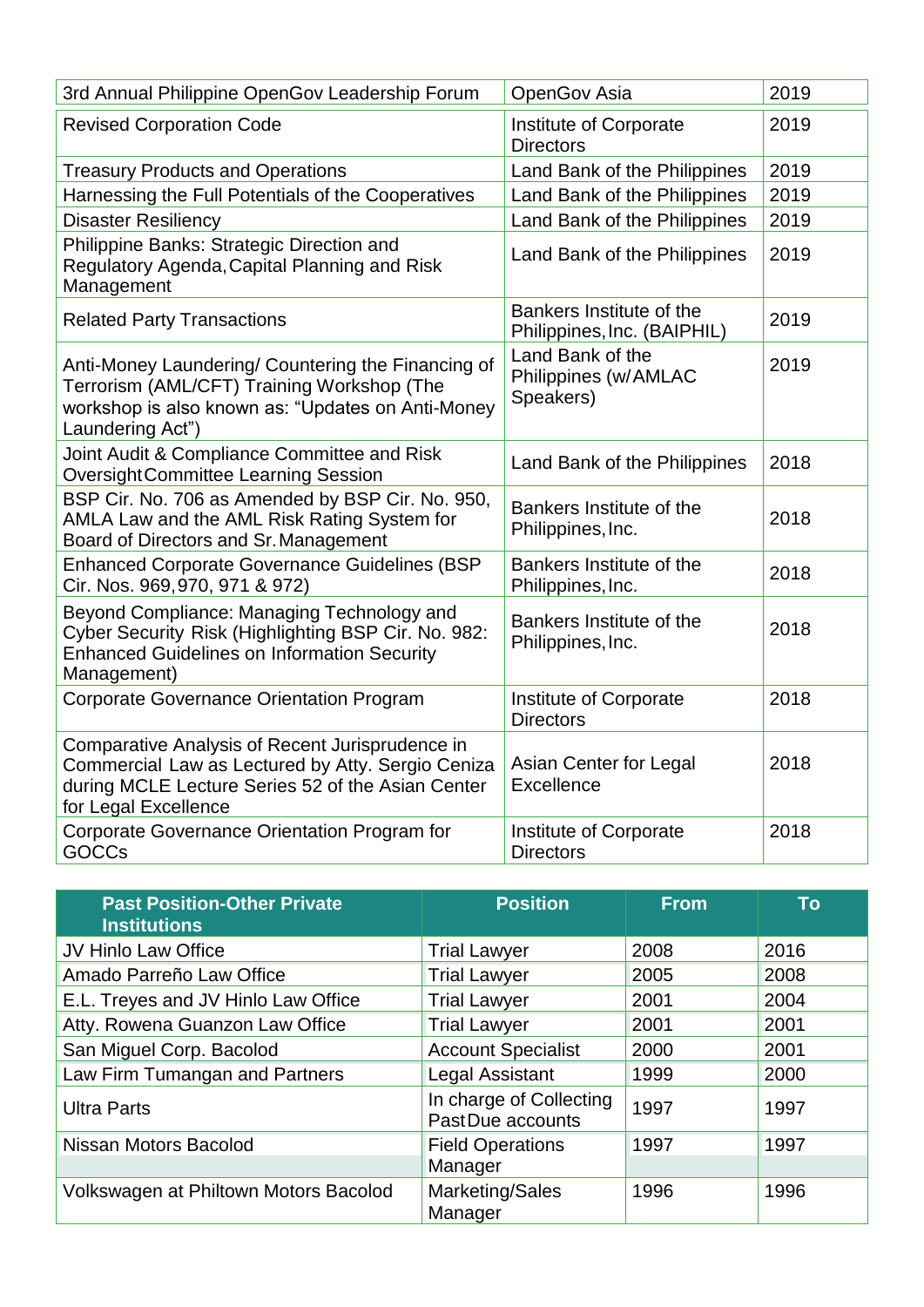| <b>Past Position-Government</b>                    | <b>Position</b>             | <b>From</b> | To   |
|----------------------------------------------------|-----------------------------|-------------|------|
| Department of the Interior and Local<br>Government | Undersecretary              | 2016        | 2017 |
| Department of the Interior and Local<br>Government | <b>Contract of Services</b> | 2016        | 2016 |
| <b>PLEB Bacolod City</b>                           | Member                      | 2014        | 2016 |
| PNB General Insurers Co., Inc. - Bacolod<br>Office | <b>OIC</b>                  | 1993        | 1996 |
| PNB Credit Card Co.                                | <b>Collection Officer</b>   | 1992        | 1993 |

## **Nancy D. Irlanda**

Representative, Private Sector

## **Age**: 51 **Nationality**: Filipino **Educational Background**:

College : *BS Economics*

University of the Philippines - Diliman, 1991

Dean's Medal and Best Thesis

(co-author, published in the 1991 Philippine Review of Economics and Business)

| <b>Nature/Tit</b><br>le                                                                       | <b>Conducted by</b>                                                | <b>Year taken</b> |
|-----------------------------------------------------------------------------------------------|--------------------------------------------------------------------|-------------------|
| Anti-Money Laundering Act - Updates on<br>Amendments                                          | <b>AMLC Secretariat</b>                                            | 2020              |
| The Basic Policy Process<br><b>Five-Day Certificate Program</b><br>(Awarded Best Group Paper) | Development Academy<br>of the Philippines (DAP)                    | 2020              |
| The Future of Finance: The Blockchain<br>and Digital Assets                                   | Disini Law                                                         | 2020              |
| The Business of Influencer Marketing                                                          | Disini Law                                                         | 2020              |
| <b>Reimagining Business (Three-Part Series)</b>                                               | Internet and Mobile<br>Marketing Association of<br>the Philippines | 2020              |
| Data Governance: Privacy and Security                                                         | Disini Law                                                         | 2020              |
| Electronic Evidence and the New Rules on<br>Evidence                                          | Disini Law                                                         | 2020              |
| <b>Revised Corporation Code</b>                                                               | Ateneo Law Alumni<br>Association, Inc.                             | 2020              |
| Digital Transformation Necessary in the<br><b>New Normal</b>                                  | Institute of Corporate<br><b>Directors</b>                         | 2020              |
| <b>Building Business Resilience in the</b><br><b>Corporate Strategy</b>                       | Institute of Corporate<br><b>Directors</b>                         | 2020              |
| <b>Finance Business Restructuring During</b><br>and After a Crisis                            | Institute of Corporate<br><b>Directors</b>                         | 2020              |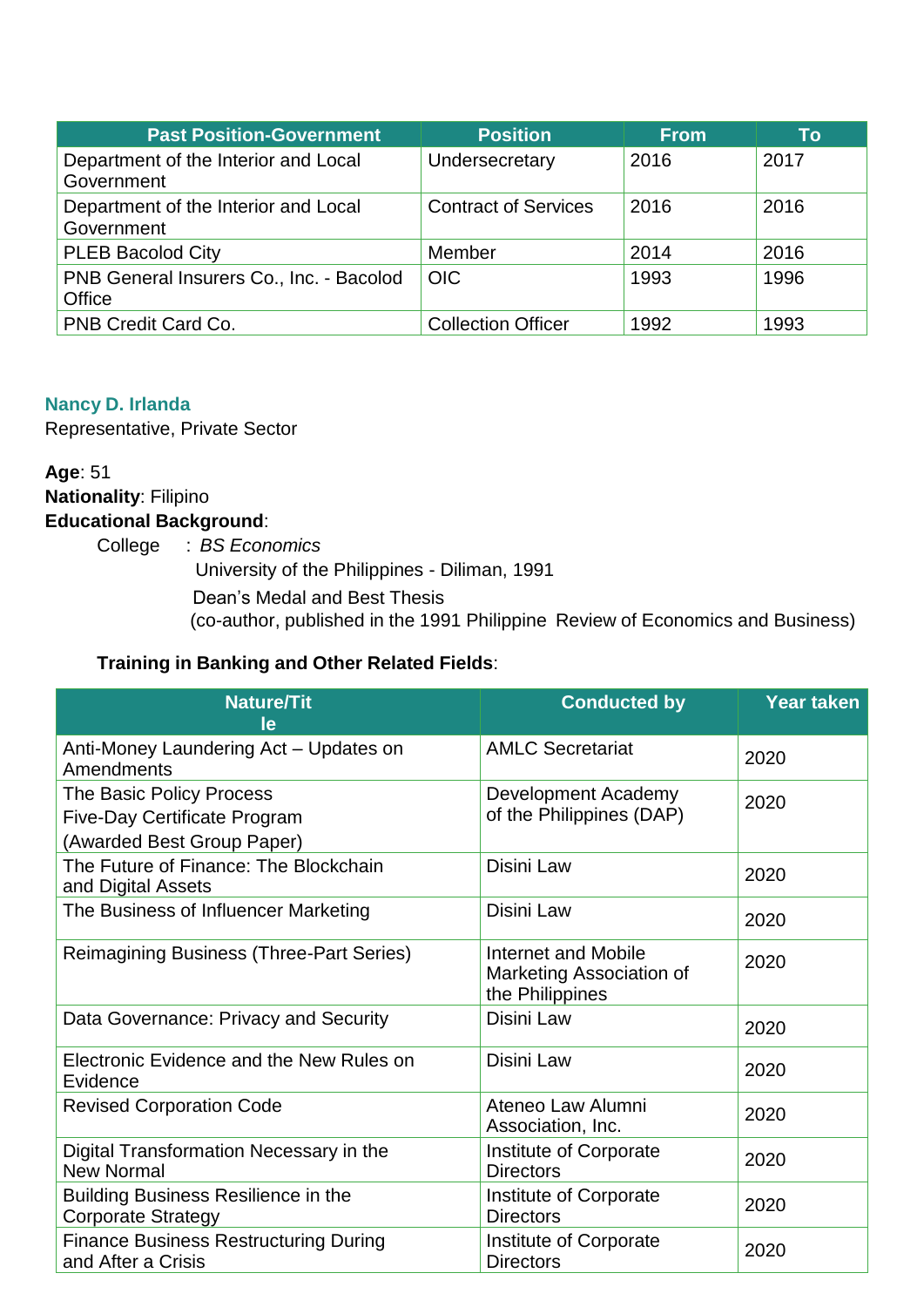| Anti-Money Laundering/Countering the<br>Financing of Terrorism (AML/CFT) Training<br>Workshop           | <b>Anti-Money Laundering</b><br><b>Council Secretariat</b>                                                                | 2019 |
|---------------------------------------------------------------------------------------------------------|---------------------------------------------------------------------------------------------------------------------------|------|
| Overview on Reports and Processes of Internal<br><b>Audit Group</b>                                     | Land Bank of the Philippines                                                                                              | 2019 |
| Philippine Banks: Strategic Direction and<br>Regulatory Agenda, Capital Planning and Risk<br>Management | Land Bank of the<br>Philippines featuring<br>Christian G. Lauron,<br>Partner, SGV                                         | 2019 |
| <b>Disaster Resiliency</b>                                                                              | Land Bank of the<br>Philippines featuring Dr.<br>Teofredo T. Esguerra,<br><b>Disaster and Crisis</b><br><b>Specialist</b> | 2019 |
| Overview on Reports and Processes of<br><b>Compliance Management Group</b>                              | Land Bank of the Philippines                                                                                              | 2019 |
| <b>Treasury Products and Operations</b>                                                                 | Land Bank of the Philippines                                                                                              | 2019 |
| Harnessing the Full Potential of Cooperatives                                                           | Land Bank of the Philippines<br>featuring Lecira V. Juarez,<br>Managing Director, APRACA-<br><b>CENTRAB</b>               | 2019 |
| <b>Global Sustainable Finance Conference</b><br>Karlsruhe, Germany                                      | European<br>Organisation for<br>Sustainable Development<br>(EOSD)                                                         | 2019 |
| Philippine OpenGov Leadership Forum -<br><b>Building a Digital Native Philippines</b>                   | OpenGov                                                                                                                   | 2019 |
| <b>Fiduciary Essentials for Investment Stewards</b>                                                     | Asia Pacific Association for<br><b>Fiduciary Studies</b>                                                                  | 2018 |
| <b>Corporate Governance Orientation Program</b>                                                         | Institute of Corporate<br><b>Directors</b>                                                                                | 2018 |
| <b>Finance for Directors</b>                                                                            | Institute of Corporate<br><b>Directors</b>                                                                                | 2018 |
| <b>Corporate Governance for Government-</b><br><b>Owned and Controlled Corporations</b><br>(GOCC's)     | Institute of Corporate<br><b>Directors</b>                                                                                | 2018 |
| <b>BSP Philippine Economic Briefing</b>                                                                 | Bangko Sentral ng Pilipinas                                                                                               | 2018 |
| Addressing the Risks in Mergers and Acquisitions                                                        | AIG/AON                                                                                                                   | 2018 |
| <b>IMMAP Digital Congress (Moderator)</b>                                                               | Internet and Mobile<br>Marketing Association of<br>the Philippines                                                        | 2016 |
| <b>BSP Philippine Economic Briefing (Moderator)</b>                                                     | Bangko Sentral ng Pilipinas                                                                                               | 2007 |
| MAP International CEO Conference (Moderator)                                                            | <b>Management Association</b><br>of the Philippines                                                                       | 2006 |
| SEIPI CEO Forum (Moderator)                                                                             | Semiconductor and<br>Electronics Industries in the<br>Philippines, Inc.                                                   | 2003 |
| <b>BSP CEO Forum (Moderator)</b>                                                                        | Bangko Sentral ng Pilipinas                                                                                               | 2002 |
| 10th APEC<br><b>SummitLos</b><br>Cabos, Mexico                                                          | Asia-Pacific Economic<br>Cooperation                                                                                      | 2002 |
| The Professional Citibanker Development<br>Program                                                      | <b>Citibank</b>                                                                                                           | 1993 |
| Service Excellence I/II                                                                                 | Citibank                                                                                                                  | 1993 |